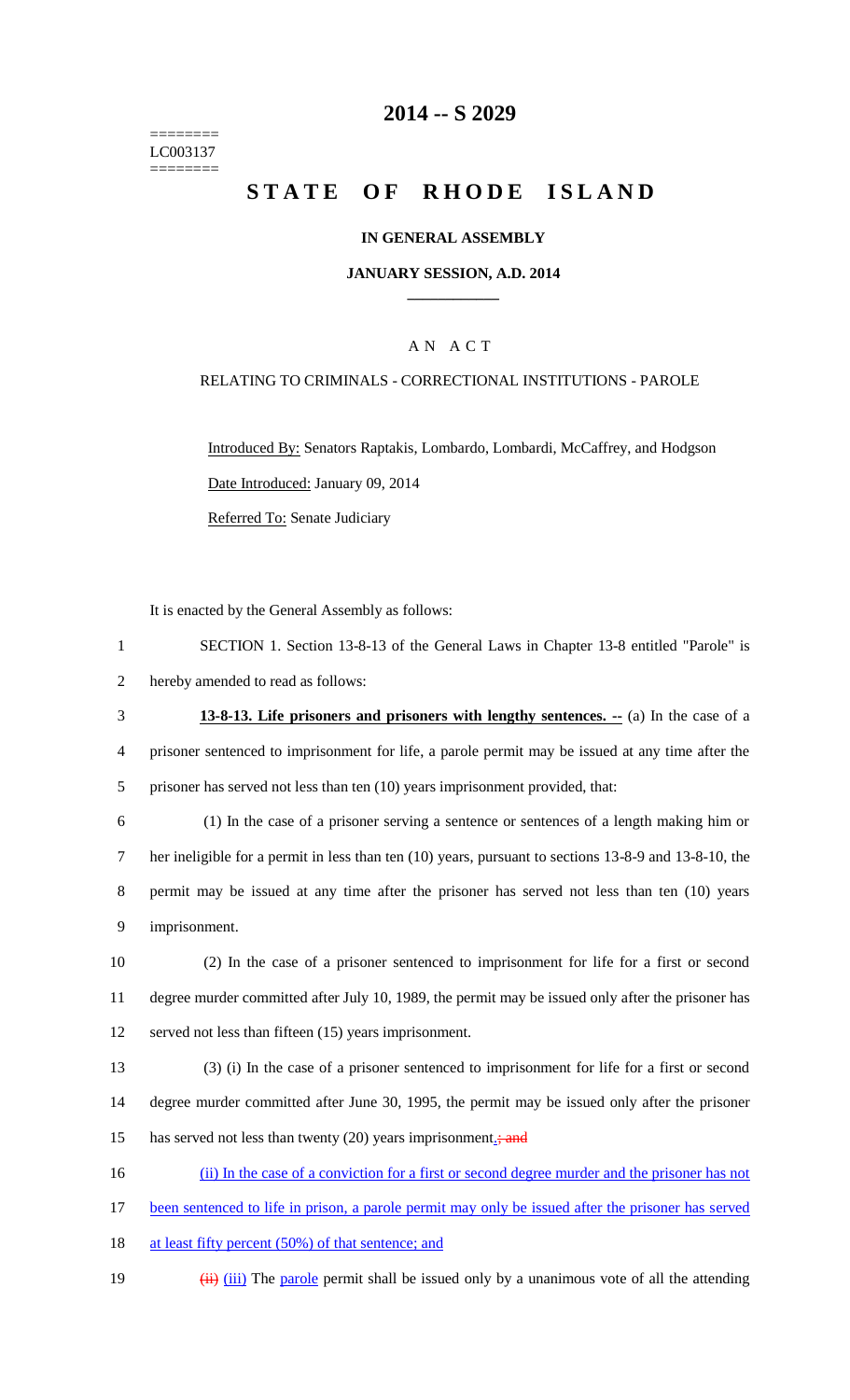members of the board, providing that not less than four (4) members are present, and whenever, after the issue of the permit, the prisoner shall be pardoned, then the control of the board over the prisoner shall cease and terminate.

 (4)(i) In the case of a prisoner sentenced to imprisonment for life who is convicted of escape or attempted escape from the lawful custody of the warden of the adult correctional institutions, the permit may be issued only after the prisoner has served not less than twenty-five (25) years imprisonment; and

- (ii) For each subsequent conviction of escape or attempted escape, an additional five (5)
- years shall be added to the time required to be served.

 (b) In the case of a prisoner sentenced consecutively to more than one life term for crimes occurring after May 7, 1981, the permit may be issued only after the prisoner has served not less than ten (10) years consecutively on each life sentence; provided, in the case of a prisoner 13 sentenced consecutively to more than one life term for crimes occurring after June 30, 1995, the permit may be issued only after the prisoner has served not less than fifteen (15) years consecutively on each life sentence.

- 
- SECTION 2. This act shall take effect upon passage.

======== LC003137 ========